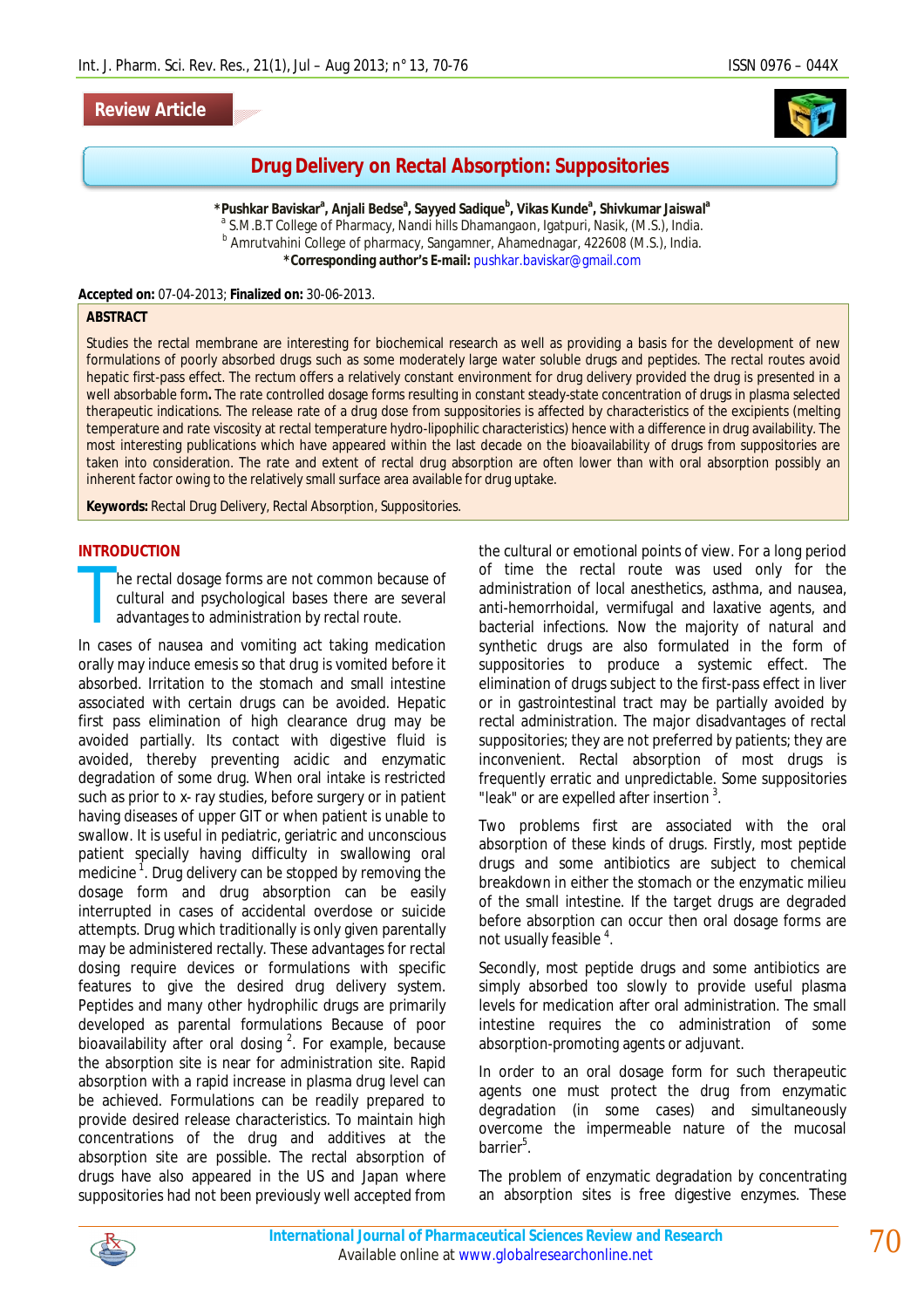administration routes have been nasal and rectal mucosa. Both of these potentially drug-absorbing areas lack large concentrations of digestive enzymes maintain a selective barrier to the absorption of many drugs.

The second problem increasing the permeability of target mucosa has been approached by identifying permeation enhancers or absorption adjuvant. For examples, synthetic or semi-synthetic surfactant and bile salts  $^6$ .

### **FACTOR AFFECTING RECTAL ABSORPTION**

A drug is dependent on such partition coefficient and molecular size observed for poor absorption from the small intestine. (Including rectum) route of administration such as: small partition coefficient, large molecular size, charge, and high capability of hydrogen bond formation. To improve intestinal/rectal absorption of poorly absorbed drugs.

#### **Physical modification**

The higher concentration greater solubility and the more efficient is transfer of medication. It may influence absorption in the rectum the mucus layer the variable volume of rectal fluid the basal cell membrane the tight junctions and the intracellular compartments may each constitute local barriers to drug absorption depending on histological factors and the molecular structure of the administered drug. In rectal absorption both low and high molecule weight compounds in a constant ratio of absorption. The rectum is an interesting area for drug absorption because it is not buffered and has a neutral pH. It has a very low enzymatic activity enzymatic degradation does not occur. It provides a sufficiently adequate surface area for drug absorption. The surface area is also permeable to non-ionized drug. The formulations are efficient in different bases to increase absorption<sup>7</sup>.

### **Chemical modification**

To increase the partition coefficient and decrease hydrogen bond formation to improve the affinity to the membrane. It is also used to increase the solubility of very poorly aqueous soluble drugs to improve dissolution  $^8$ .

### **Formulation modification**

A Drugs or medicament are administered through a different route the most common oral and parenteral route while rectal route is less commonly used in routine practice.

Its poorly aqueous soluble drugs to improve the dissolution step development (e. g insulin suppository) involved a combined technique of formulation modification and modification of the barrier system. The barriers function of the rectal mucosal membrane using absorption-promoting adjutants  $9$ .

A Drugs mixed with various adjuvant and administered through the rectal route provide satisfactory pharmacokinetics with acceptable local tolerance. In (osmosis process) drug

Transfer from the vehicle in the suppositories formulation across the membrane through rectum into the hemorrhoid veins.

The transcellular and paracellular route, it depends on lipophilicity and involved in a typical transcellular transport route. Active transport for amino acids, carrier mediated transport for beta lactam antibiotics and dipeptides, pinocytosis, microvilli fusion.

The paracellular transport mechanism implies that drugs diffuse through a space between epithelial cells  $^{10}$ .

#### **RECTAL MEMBRANE**

The surface area absorbing of the rectum is smaller than that of the small intestine as the lack villi and micro villi. However, the epitheliums of the rectum the upper intestinal tract are similar and then compare abilities to absorb drugs. In humans rectum comprises the last 12-19 cm of the colon and the rectal epithelium is formed by a single layer of columnar or cubical cells and goblets cells its surface area is about 200-400  $\text{cm}^{211}$ .



**Figure 1:** Human Rectum

The veins of rectum comprise the superior hemorrhoid vein which drains into the inferior mesenteric and portal system the middle and inferior hemorrhoid veins which enter systemic venous circulation via the internal iliac veins.

The inferior and middle hemorrhoid veins bypass through the liver and do not undergo first pass metabolism. The rectal mucus is more capable of tolerating various drug related irritations than the gastric mucosa  $^{12}$ .

Therefore, the drugs delivered through suppositories to the lower and middle hemorrhoid veins are absorbed rapidly and effectively.

### **Absorption Barriers**

### **a) Mucus layer**

It is providing a stable pH environment the mucus layer adjacent to the colonic mucosa acts as a diffusion barrier. It's a measured the movement through the colonic mucus

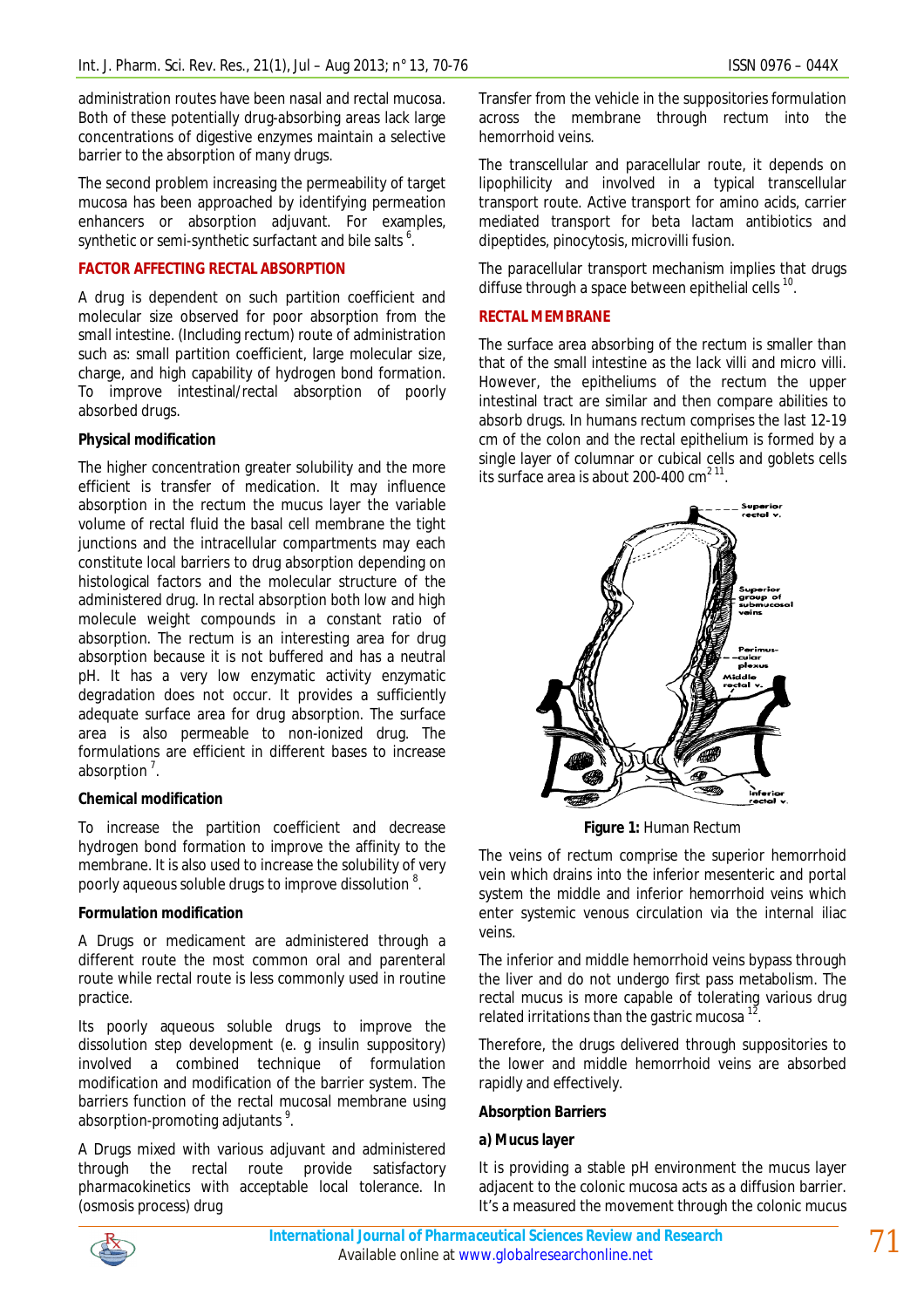and compared it with movement through synthetic gels and the unstirred layer. They found no difference in the movement through mucus at different sites in the colon the movement was only 50% of that through the unstirred layer and equivalent to its movement through an area<sup>13</sup>. Mucus production in the colon is a function of goblet cells and as the proportion of goblet cells increases with age (though mainly due to a loss of other types of cell) this may be a factor that changes. Mucins are degraded by the colonic bacterial flora. Thus changes in the intestinal flora induced by diet or drugs may also affect the mucus layer. The mucus layer may also be affected by disease and is thinned by the action of prostaglandins<sup>14</sup>.

## **b) Movable water layer**

The centre of the colonic lumen to the mucosa it passes through regions of decreasing mixing. At the mucosal surface there is a layer of relatively unstirred water. All molecules must pass through this area by diffusion, and thus molecular size and other determinants of infusibility such as polarity will affect the movement of a drug towards the mucosa. Some viscous soluble dietary fibers may increase the thickness of this layer by reducing intra luminal mixing <sup>15</sup>.

### **c) Chemical barriers**

Some dietary fibers such as pectin and chitosan have cation-exchange properties which may bind charged molecules such as bile acids. This binding is increased at the low pH encountered in the colon and may be a factor in the immobilization of some drugs. In addition drug molecules could be trapped within the solid matrix of the concentrated dietary residue or within the entangled chains of a soluble dietary fiber  $^{16}$ .

**Table 1**: Category of Suppositories Indication and adverse effects

| Category          | <b>Indications</b>                                                                            | <b>Adverse effects</b>                                              |
|-------------------|-----------------------------------------------------------------------------------------------|---------------------------------------------------------------------|
| Local anesthetics | pain due to<br>Anal<br>strangulated<br>hemorrhoids, anal<br>fissure and post anal<br>surgery. | Local irritation<br>and<br>anal cryptitis<br><b>or</b><br>proctitis |
| <b>Steroids</b>   | Hemorrhoids, anal<br>fissures pruritus ani                                                    | Systemic absorption<br>on prolonged use                             |
| Astringents       | Anal<br>cryptitis,<br>pruritus<br>ani<br>hemorrhoids                                          | Local reaction                                                      |
| Vasoconstrictors  | Hemorrhoids.<br>hemorrhoidal<br>thrombosis                                                    | Headache, flushing,<br>tachycardia.                                 |
| Antiseptics       | Proctitis,<br>anal<br>cryptitis anal fissures                                                 | local<br>Pruritus,<br>irritation and burning                        |

### **APPLICATION OF RECTAL DRUG DELIVERY**

### **Controlled release dosage forms**

The constant conditions of rectum environment offer interesting possibilities for controlled rectal drug delivery in an osmotic device with zero order drug delivery. In its

characteristics, constant steady state concentrations in plasma and saliva were obtained. Concentration time profiles were not influenced by defecation and renewal of dosage form. It also used to study pharmacokinetic interactions and intensity time course of drug effects in steady-state <sup>17</sup>.

### **Controlled rectal absorption enhancement**

The rectum is quite constant and the rectal route has been considered to be interesting to achieve controlled rectal absorption enhancement of drugs. In addition the area under plasma concentration time curve (AUC) was significantly larger by following rectal infusion than rectal bolus administration. This indicates that the rate of administration of drug together with enhancement of rectal absorption is an important issue for resulting (AUC)<sup>18</sup>. Its recovery from cellular damage cause by absorption enhancers and the possibility of absorption and other compounds such as end toxins.

In case of repeated dosing and therefore information about repair it is necessary to apply safely for absorption enhancement. However, the liver functions important organ for detoxification which seems to reduce part of safety issues less importance although the partial by pass of liver following rectal delivery represent a  $compromising$  circumstance<sup>19</sup>. This relationship is complicated by pharmacokinetics (absorption rate, dose, etc., which influences the kinetics of enhancer in particular its concentration-time profile at its site of action) and the pharmacodynamics (intensity and duration of effect, etc. which determines its concentration-effect relationship) of the enhancer  $^{20}$ .

There may be substantial species differences in the rectal absorption enhancing effects. The extent and rate of drug absorption and the bioavailability of absorption enhancement and it's dependent on the concentration of enhancer at the apical membrane in rectal lumen. If the concentration changes absorption of enhancer like  $(t = 0)$ the apical membrane. Administration of drug with and without enhancer was assumed to be a bolus solution  $21$ .

### **Sustained-release dosage form**

It is quite observed in absorption or release of drugs from suppositories so this effect called lag time. However, it is not often considered for calculation of the area under the curve (AUC) and area under the first moment curve (AUMC) Plasma concentration (C)-time (t) plots of many drugs from suppositories are characterized by the difference in two exponentials:

$$
C = Be^{-\lambda_2 t} - Ae^{-\lambda_1 t}
$$

A and B are the corresponding zero time intercepts  $\lambda_1$  and  $\lambda_2$  denote the apparent first-order fast and slow disposition rate constants, respectively, and t is time. It should be taken into consideration that A exceeds B because there is a lag time (Tc=0).

A variety of approaches have been investigated for producing controlled-release suppository formulations of

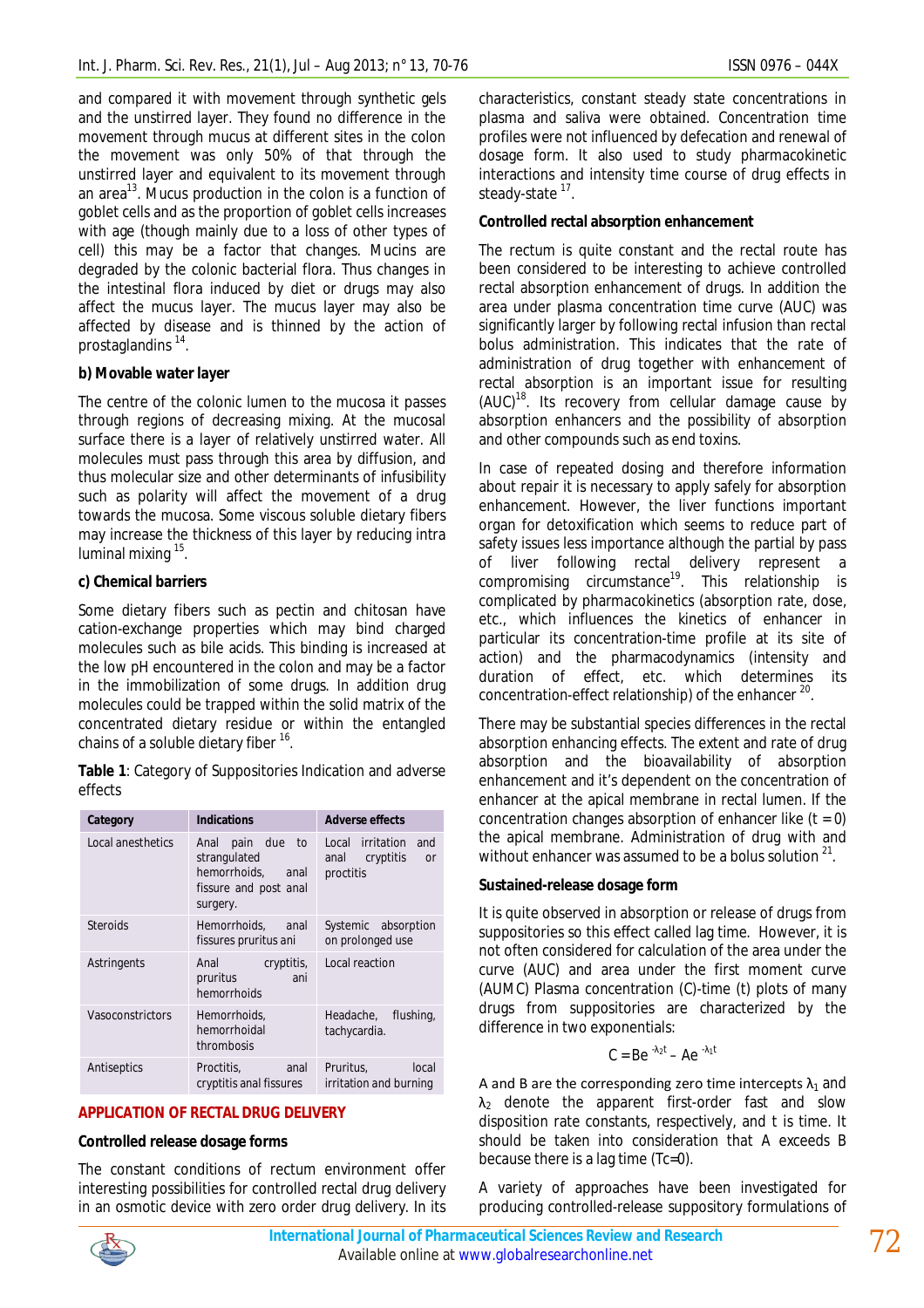different drugs. These include modification of the suppository base use of additives and polymer-coated drug particles<sup>22</sup>.

A new type of double-phase suppository with two different drug release mechanisms (fast-release and sustained-release) was developed. However the doublephase suppository showed approx 2-fold enhancement of the mean residence time.

The use sustained-release suppository for reduce the frequency of drug administration. And it was prepared by direct hydroxyl propyl cellulose with drug. A glyceride base was used for preparation of a conventional suppository.

The plasma levels following the hydroxyl propyl cellulose suppository remained high greater than the supposed minimum level of effect being maintained over 6 h. Sustained-release formulations such as suppositories may reduce the dosing frequency <sup>23</sup>.

### **Suppositories**

The term suppositories have its origin in Latin and means, "to place under". Suppositories are a medicated solid dosage form intended for insertion into the body orifices. Suppositories and creams are the two main modes of administration of drugs through the rectum. They are used to deliver both systemically acting and locally-acting medications. The general principle is that the suppositories is inserted as a solid, and dissolve or melt inside the body to deliver the medicine pseudo received by the many blood vessels that follow the larger intestine. The suppository was first used in nursing facilities to be administered elderly patients who were not capable of taking medications. Suppositories come in various sizes and shapes which facilitate their insertion and retention in the cavity. Adult rectal suppositories weighed about 2 g while those for children are about half that weight. The suppository may be useful as a sustained release formulation for the long-term treatment of chronic diseases like essential hypertension, asthma, diabetes, AIDS, anemia, etc. Furthermore there is a growing interest in the possibility of rectal administration in the treatment of post-operative pain or malignant pain  $24$ .

### **a) Methods of Preparation**

Suppositories can be extemporaneously prepared by one of three methods.

## **I) Hand Rolling**

It is the oldest and simplest method of suppository preparation and may be used when only a few suppositories are to be prepared in a cocoa butter base. It has the advantage of avoiding the necessity of heating the cocoa butter. A plastic-like mass is prepared by triturating grated cocoa butter and active ingredients in a mortar. The mass is formed into a ball in the palm of the hands, and then rolled into a uniform cylinder with a large spatula or small flat board on a pill tile. The cylinder is then cut into the appropriate number of pieces which are

rolled on one end to produce a conical shape. Effective hand rolling requires considerable practice and skill. The suppository "pipe" or cylinder tends to crack or hollow in the center, especially when the mass is insufficiently kneaded and softened.

### **II) Compression Molding**

It is a method of preparing suppositories from a mixed mass of grated suppository base and medicaments which is forced into a special compression mold. The method requires that the capacity of the molds first be determined by compressing a small amount of the base into the dies and weighing the finished suppositories. When active ingredients are added, it is necessary to omit a portion of the suppository base based on the density factors of the active ingredients.

### **III) Fusion Molding**

It involves first melting the suppository base and then dispersing or dissolving the drug in the melted base. The mixture is removed from the heat and poured into a suppository mold. When the mixture has congealed the suppositories are removed from the mold. The fusion method can be used with all types of suppositories and must be used with most of them. When they are mixed, melted and poured into suppository mold cavities they occupy a volume – the volume of the mold cavity. Since the components are measured by weight but compounded by volume density calculations and mold calibrations are required to provide accurate doses.

## **b) New Approaches**

## **I) Double Casting Technique**

The total quantity of drug is mixed with an amount of base which is inadequate to fill the number of cavities. The mixture is poured into the mold partially filling each cavity and the remaining portion of the cavities is filled with the melted blank base. The cooled suppositories are then removed, re melted, mixed and recast to evenly distribute the active ingredient. By recording the necessary information the pharmacist can determine the weight of base displaced by the drug and then calculate the density factor<sup>25</sup>.



**Figure 2:** Double Casting Technique

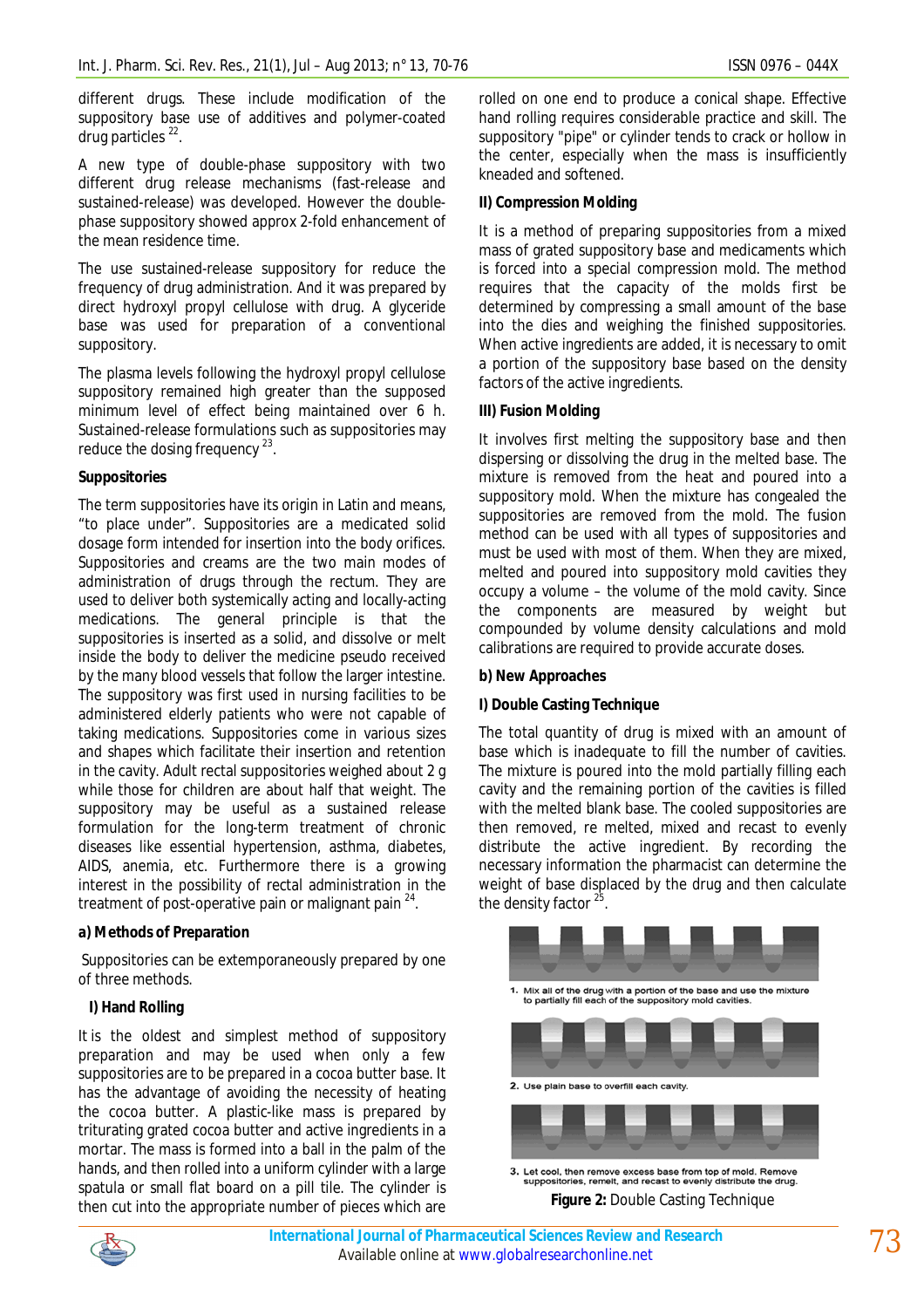#### **c) Mode of insertion**

In 1991, Abd-El-Maeboud study behind the traditional shape of a rectal suppository. It is very clearly demonstrated very good reason for the traditional torpedo shape had a strong influence on the extent to which the rectal suppository traveled internally and thus increased its efficiency. It was used mode of inserting the tapered end first and concluded the greater distance of internal travel of the suppository once inserted, which was entirely a mechanical consequence of the natural actions of the rectal configuration  $2^6$ .

### **d) Liquid suppository**

It involves injecting a liquid, typically a laxative, with a small syringe into the rectum. The medicament is incorporated into a base such as cocoa butter which melts at body temperature, or into one such as glycerinated gelatin or PEG which slowly dissolves in the mucous secretions. Suppositories are suited particularly for producing local action but may also be used to produce a systemic effect or to exert a mechanical effect to facilitate emptying lower bowel. The ideal suppository base should be nontoxic, nonirritating, inert, compatible with medicaments, and easily formed by compression or molding. It should also dissolve or disintegrate in the presence of mucous secretions or melt at body temperature to allow for the release of the medication. As with the ointment bases suppository base composition plays an important role in both the rate and extent of release of medications<sup>27</sup>.

#### **e) Factors affecting bioavailability of drugs from suppositories**

There is several therapeutic reasons mention one of these to avoid partly hepatic first-pass elimination following rectal administration.

The rectal venous drainage is such that the upper part (superior rectal vein and middle rectal vein) is connected with the portal system and the lower part (inferior rectal vein) directly with the systemic circulation. However there is no sharp distinction between these venous drainages.

It has been accepted at least 50-70% of a drug suitable for rectal administration is absorbed via above direct pathway. The absorption surface of the rectum ranges between 0.02 and 0.05  $\text{m}^2$  and a viscous rectal fluid which is spread over the surface is evaluated to be equal to from 0.5 to 1.25 ml of pH approx. 7.5 with very low buffer capacity.

The drug absorption on rectal administration is a considerable extent the pH partition theory. Thus, colorectal absorption is a simple diffusion process through the lipoid al membrane in which carriermediated mechanisms. Such differences found between mucous membranes of the colorectal and upper gastrointestinal area<sup>27</sup>.

The colorectal mucous membrane high sensitive to membrane-active adjuvant is most attractive for the formulation design of poorly absorbed drug.

In many suppositories the drug substance is in suspension of the vehicle. This means that the drug absorption by rectal route is governed by particle size, solubility in water and interfacial tension.

However, there are some systems in which the drug dissolves either fully or in part of the base. Such as solubility in base and water distribution coefficient and relative phase volume will suggested that a drug is administered rectally as an oily solution direct absorption from the oil of little consequence. The release of the solute into the aqueous rectal fluid and then absorption occur. The equation describes equilibrium conditions.

If the factors of drug amount in oil (Mo), volume of oil and partition coefficient (K) represented in the following equation;

#### $M w = Mo/ (KO)$

Where M w is the amount of a drug in the aqueous phase, 0 represents the volume ratio of oil to water.

Furthermore, the drug is achieved slowly in comparison with absorption from the aqueous phase then equilibrium may never reach and transfer from oil to water becomes the rate-determining process.

The elimination rate constant determined as the slope of linear regression for the terminal log–linear portion of the concentration–time curve. A terminal half-life value was calculated as 0.693 divided by elimination rate. Maximum plasma concentration (Cmax) and the corresponding sampling time (tmax).

Area under the plasma concentration versus time curve calculated by the trapezoidal method and extrapolated to infinite time as:

AUC 
$$
_{(0-\infty)} =
$$
 AUC  $_{(0-T)} + C_T / B$ 

Where *CT* is the concentration at the last sampling time, on these AUC values a model independent estimation of the systemic plasma clearance (CLp)

$$
CL_P/F = D/AUC_{(0-\infty)}
$$

Where *D* is the administered dose, *F* is systemic availability representing the net fraction of the dose reaching systemic blood or plasma circulation following possible losses from incomplete release from the dosage form, destruction in the gastrointestinal tract, and firstpass metabolism <sup>28</sup>.

Hence, the sink condition is important cell designed for the testing of drug release from in- vitro suppositories.

Therefore, the conditions favor flow-through method with open supply of fresh fluid. Transport of dissolved drug out of molten mass and into the aqueous receiver requires a large and agitated area of contact between two

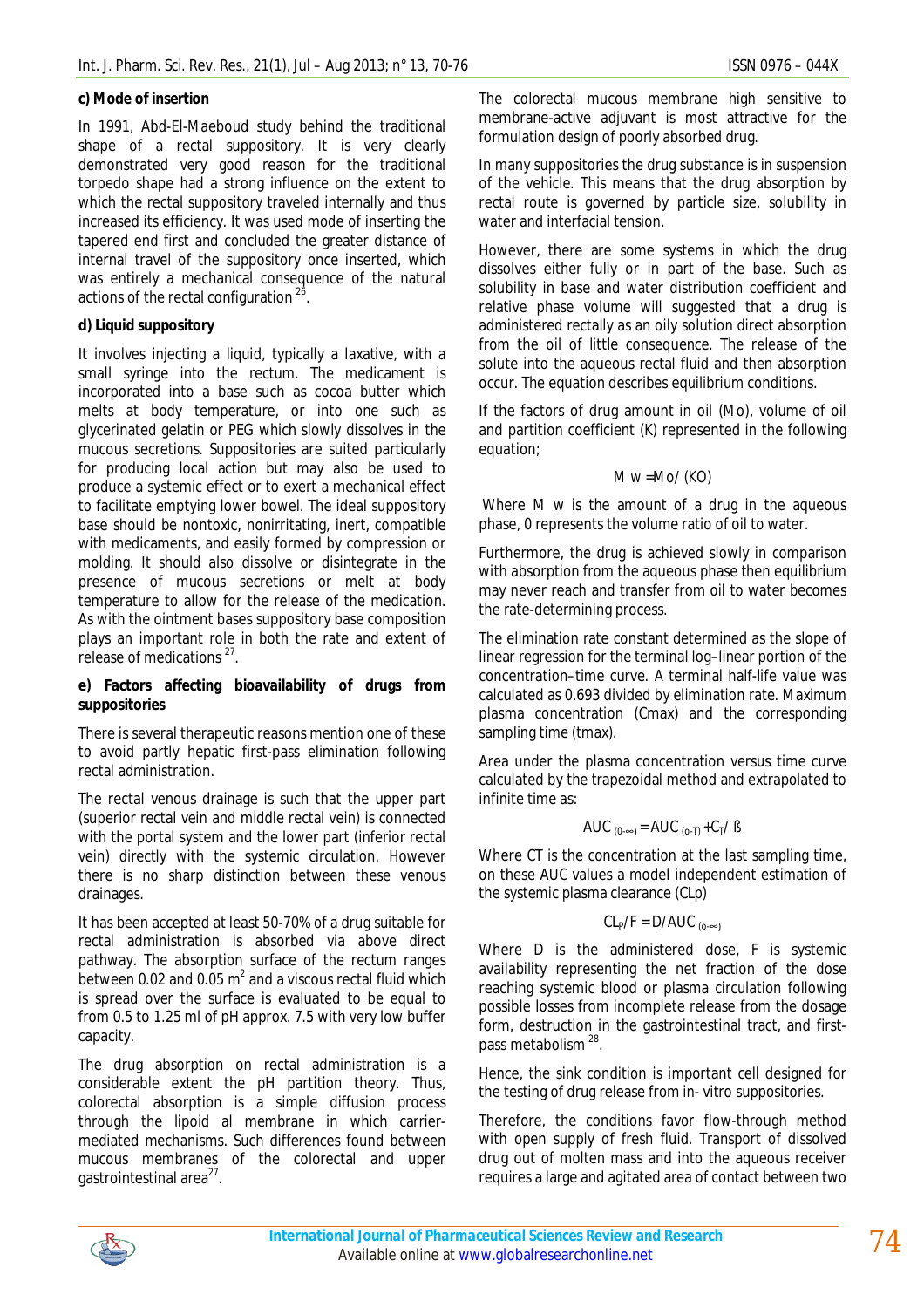phases in order to make the release kinetics similar to those in vivo.

It uses a fat-like base for a water-soluble drug and a hydrophilic base for an insoluble drug in water. Furthermore the diffusion rate of a drug suspended in a fatty base of both low hydroxyl number and viscosity is increase.

Small particles of a drug do not always result in higher levels. It can be provided on the basis of the release processes melting, spreading, sedimentation, wetting and dissolution.

The rate-limiting step for the release of an insoluble drug from the vehicle could be transport rate through molten suppository it could favor larger particles of a drug readily soluble in the rectal fluid  $^{29}$ .

However the dissolution rate of drugs that are slightly soluble in that fluid usually will be limited and thus smaller particles (< 50) should be preferred.

The suppository base with a suspended drug in the rectal colon is dependent on the pressure exerted through the rectal wall by abdominal organs or by rectal wall muscles. The final spreading area decreases with increasing apparent viscosity of the spreading system $^{30}$ .

The bioavailability of chemically stable rectal drugs is also influenced by the physical stability of suppositories during storage called hardening effect.

Its changes on melting times arise only with bases of higher melting ranges this hardening effect almost completely inhibited for example, addition of 7% Agar.

However, the higher surface-active agent concentrations produce retardant or irrigative effects. Thermal behavior hardening effects and brittleness are not only polymorphism but also lattice defects due to the thermal treatment of suppositories<sup>31</sup>.

### **CONCLUSION**

In conclusion, rectal administration is truly explored as a potential drug delivery system particularly for drugs that are either too irritating for the gut or more effective when not metabolized by the liver. Suppositories offer patients an option that is less invasive and less discomforting. It looked as a convenient drug delivery system in patients having rectal symptoms. In addition the controlled absorption enhancement into the possibilities and problems related to the pharmacokinetics and pharmacodynamics of the enhancer and the drug to be absorbed with respect to the desired plasma-concentration time profile. The suppository may be useful as a Sustained-release formulation for the long-term treatment of chronic diseases like essential hypertension, asthma, diabetes, AIDS, anemia, etc. It is also administered in unconscious and pediatric patients as well as for the treatment of pregnancy, chemotherapy and allergy induced emesis.

### **REFERENCES**

- 1. N.K.Jain, "Progress in controlled and Novel drug delivery system" Ist edition, CBS Publication, 2008, 96-118.
- 2. Boylan J. C., Swarbrick J., "Encyclopaedia of pharmaceutical technology" Vol-I, 2<sup>nd</sup> edition, 2009, 32-940.
- 3. Nishihata T., Kate J., Kobayaahi M., Kamada A., "Formation and hydrolysis of enamine in aqueous Solution", Chem. Pharm. Bull., 32, 1984, 4545-4550.
- 4. Okamura Y., Knmada A., Higuchi T., Yagi T., "Enhanced bioavailability of insulin after rectal administration with emetine as adjuvant in depans cratered dogs". J. Pharmacol., 37, 1985, 22-36.
- 5. Nishihata T., Rytting J.H., Higuchi T. L., Selk S. J., "Enhancement of rectal absorption of water soluble antibiotics in dogs", int. J. Pharm. 21, 1984, 239-245.
- 6. Muranishi S., "Modification of intestinal absorption of drugs by lipoid adjutants", Pharm. Res., 2, 1985, 108-I 18.
- 7. Kanamoto I, Nakagawa T, Horikoshi I, "Pharmacokinetics of two rectal dosage forms of ketoprofen in patients after anal surgery", J Pharmaco biodyn, 11, 1988, 141- 145.
- 8. Abd-el-maeboud K.H., El-naggar T, El-hawi em, Mahmoud SA, "Rectal suppositories: commonsense and mode of insertion", Lancet 338, 1991, 798-800
- 9. D'haens G, Breysem Y, Rutgeerts P, Van besien B, "Proctitis and rectal steno sis induced by nonsteroidal antiinflammatory suppositories" J Clin Gastroenterol, 17, 1993, 207-212.
- 10. Rejman F. "Use of Roinal suppositories in patients with ano rectal complaints Duodecim", 78, 1962, 727-729.
- 11. De Boer A.G., Hoogdalem E.J., Breimer D.D., "Rate controlled rectal peptide absorption enhancement, In Penetration enhancement for polypeptides through epithelia", Adv. Drug Delivery Reviews, 8, 1992, 237-253.
- 12. Vim Hoogdalem E.J., De Boer A.G., Bremer D. D., "Pharmacokinetics of rectal drug administration, part I general considerations and clinical applications of centrally acting drugs". Clin. Pharmacokinet, 21(I), 2006, I l-26.
- 13. Watanabe. Y. E., Hoosdalem J. A., De Boer A.G., "Absorption enhancement of rectally infused cefoxitim by medium chum monoglyderides in conscious rats" J. Pharm. Sci., 77, 2008, 47-84.
- 14. De Leede L.G., De Bow A.G., VeILen S.L., Breimcr D.D, "Zero-order rectal delivery of theophylline in man with an osmotic temp", J. Pharmacokin. Biopharm., 119, 2006, 525-537.
- 15. Singh J., Jayaswal, S.B., "Formulation, bioavailability and pharmacokinetics of rectal administration of lorazepam suppositories and comparison with oral solution in mongrel dog". Pharm. Ind., 47, 1985, 664-668.
- 16. Yoshihawa H. Takada K., Muranishi S., "Molecular weight dependence of permeation electivity to rat small intestinal blood lymph barrier for exogenous macromolecules absorbed from lumen", J. Pharmacobio-Dyn., 7, 1984, 1-6.